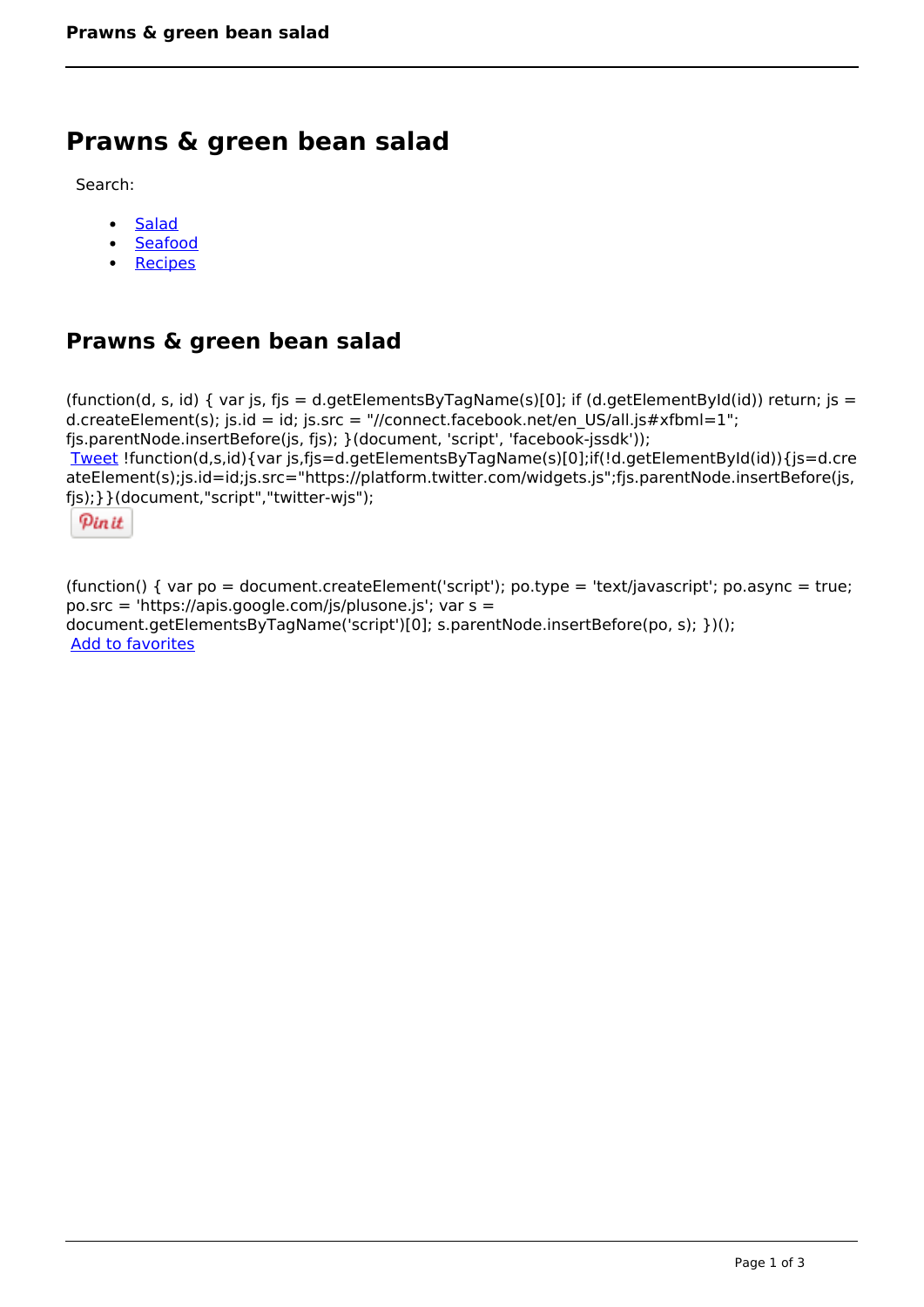

## Rate this recipe

5 people are cooking this [Count me in](https://www.naturalhealthmag.com.au/flag/flag/favorites/549?destination=printpdf%2F549&token=c29bb956ed7267c4a1dea2b1d671ceef)

Looking for quick and easy recipe ideas? This prawn salad takes less than 15 minutes to make. Ideal for lunch on the go.

**Ingredients** (serves 2)

- 8 cooked prawns
- 1 cup shredded green beans
- 1 tbsp mayonnaise
- Cracked black pepper for serving

## **Method**

Purchase the freshest cooked prawns. Peel the shells back but leave tails intact. Place the prawns in a bowl.

Shred the green beans into thin strips. Blanch the beans in boiling water for about 30 seconds. Drain the beans, then refresh them by dunking in a bowl of icy cold water to stop the cooking process. Remove the beans from the water and place in the bowl with the prawns. Add mayonnaise and season to taste.

function displayNutrition(msg) { \$('.nutrition-label-container').text(msg); \$('.nutrition-labelcontainer').fadeIn(1000, function() { c\_obj =  $$(this)$$ ; window.setTimeout(function() {